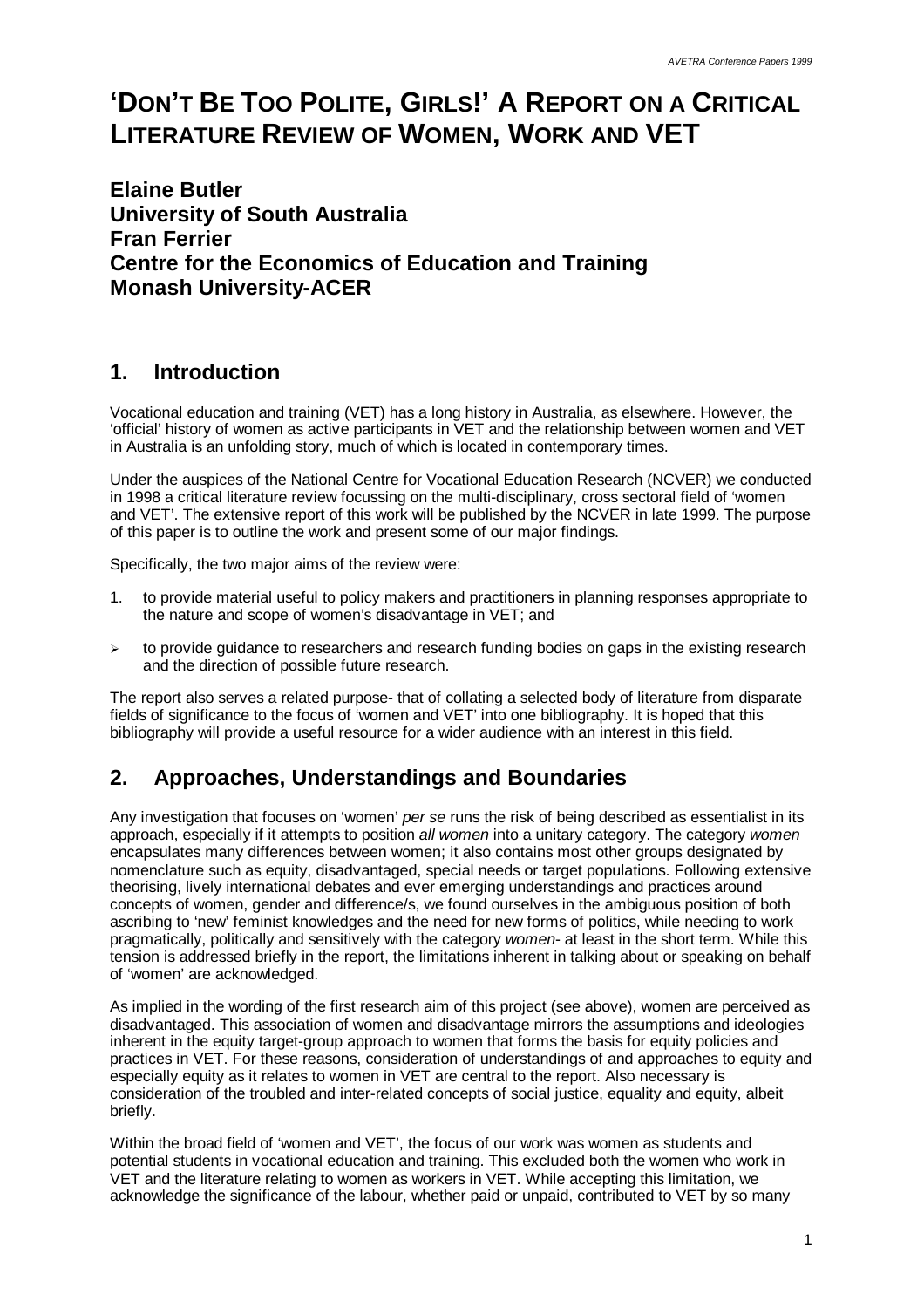women, and especially those efforts undertaken primarily to benefit women as VET students.. 'Women as workers in VET' is an area of research in its own right and is worthy of increased investigation.

# **INVESTIGATING VOCATIONAL EDUCATION AND TRAINING (VET)**

Over the past decade, vocational education and training has assumed a pivotal position in national policy interest in Australia. This has been driven by an increasing belief in (and reliance on) the ability of VET to contribute to enhanced economic competitiveness through its contribution to maintaining and developing a skilled workforce. Throughout this period, VET has experienced a continuous and radical reshaping of its activities at all levels. The significance of the period from the promulgation of Australia's National Training Reform Agenda (NTRA) in 1987 until August 1998 has been used to the boundaries of the literature included in the review.

As an area of policy and practices, VET is complex, multi-faceted and ever changing. The boundaries between the school sector and VET are weakening, with the establishment of VET in secondary schools. The boundaries between VET and adult and community education (ACE) are blurring, resulting in attempts to re-articulate definitions of both and investigations into mutuality and differences in provision of VET and/or ACE. Similarly, many VET courses now articulate with or are granted credit or advanced standing in university (higher) education awards in the ongoing pursuit of 'seamless' lifelong education. Given the scope of VET, this study provides a partial and selective analysis of aspects of VET considered especially relevant for women.

When considering issues of gender, it is important to investigate implications of the culture associated with VET, and the mirroring of this culture in workplaces. We note that this has been traditionally a masculinised culture, reflecting the association of VET with trade-related courses, for predominantly male-dominated trades, delivered in technical and further education (TAFE) colleges. The pervasiveness of this culture in workplaces is now more important, given that an increasing amount of workplace learning is recognised formally as VET.

In interrogating the literature relating to women and VET, it is necessary to draw on that relating to work and women's position in the workforce. It is also important to consider the relationship between learning for work (VET); work-related implications and outcomes; patterns of segregation and new challenges in an increasingly globalised world. Popular framings of 'work' are both ideological and deeply gendered. 'Work' is perceived as synonymous with employment.

It is also necessary to consider the significant role that policy plays. What policy approaches are called on? What is framed as a policy 'problem', why and by whom ? What have been the relationships between policy and research and the gender agendas for both? What are the politics of power inherent in policy discourses and the discursive practices of various policy actors? How and where is equity positioned in these events? Who has benefited; who has been marginalised or left out? How have equity advocates and women participated ? Have they had the space and the political voice to actively shape policy, or have women's efforts and interests been directed to responding to policy 'requirements? What are the implications for women ?

# **THE LITERATURE**

# **Approach**

For this review we interpreted 'literature' as written (English language) text. As it was a critical review, the approach we took was analytical rather than descriptive. Key themes and issues were identified, competing views noted and assessed. The literature relevant to the topic is drawn from many different academic disciplines; from both within Australia and overseas; from diverse community groups and organisations including government and non-government organisations. It concerns women from a wide variety of backgrounds who may identify with any number of the equity category groups associated with systemic and policy approaches to VET in Australia. Much of the literature contains comment on the VET system, which in turn is reflected in this critique. Sources were identified through a wide ranging search utilising electronic data bases; selected library collections; bibliographies; other research reports; letters, telephone calls or electronic mail to key organisations, women's networks and groups, individuals both in Australia and elsewhere, and finally the authors' extensive professional and personal collections.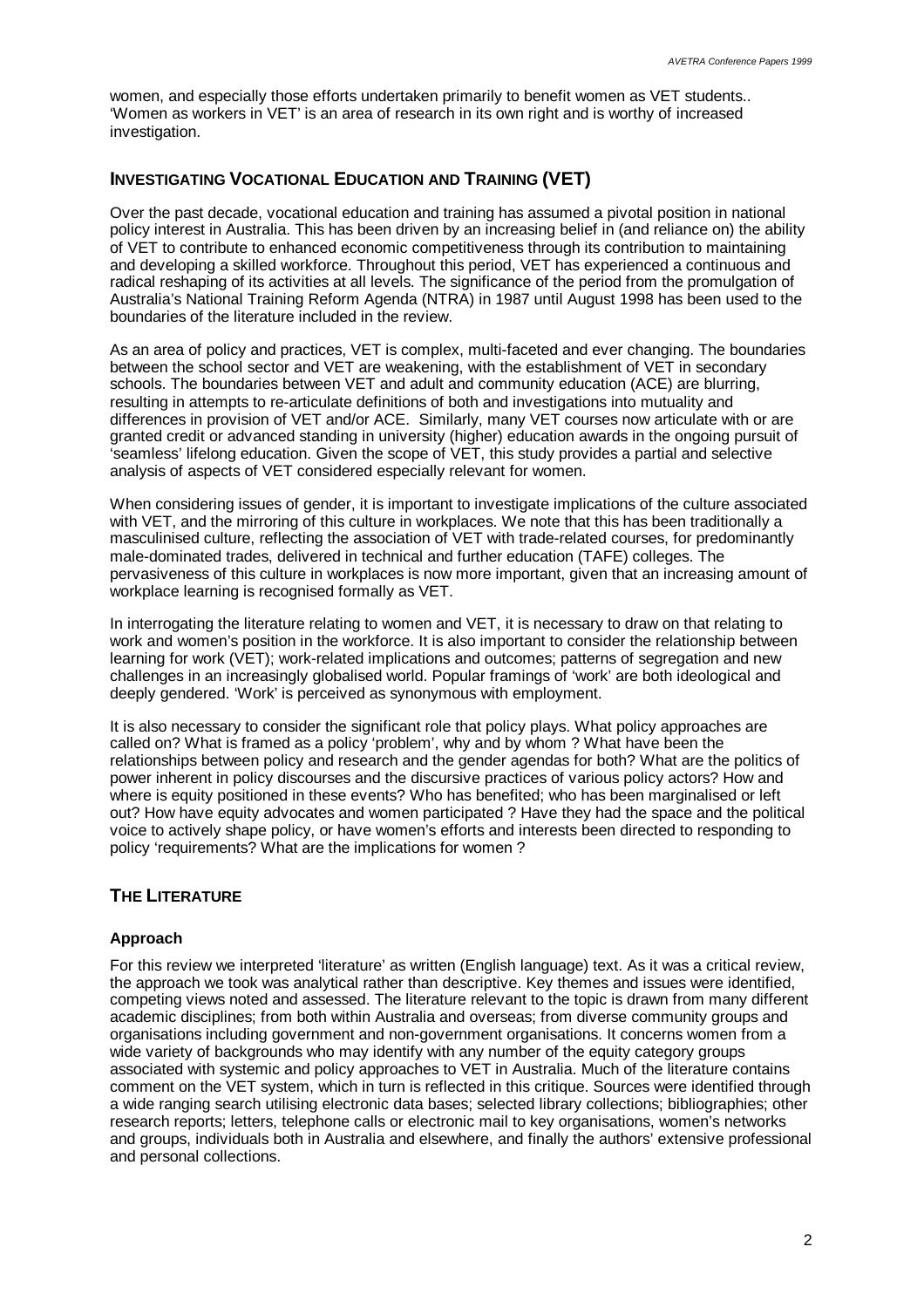### **Boundaries**

In constructing the bibliography and drawing on the understandings discussed above, we used the following criteria to assist decision making for selection of material deemed appropriate for inclusion:

- 2. the work provides significant information for contextualising VET, work and women
- 3. the work concerns VET, or the intersections of VET with employment, higher education , adult and community education and/or schooling
- 4. the work addresses gender issues directly or indirectly, with the main emphasis on women
- 5. the work explains or illustrates an approach, or approaches to policy
- 6. the work originates in Australia or is relevant to, impacts on or illuminates the Australian context, and
- $\geq$  the work concerns the period 1987-1998, or is important in gaining an understanding of some aspect of this period.

Although most of the works included in the bibliography are published, some unpublished works were included to ensure that important contributions to the literature were not overlooked. We also wanted to include works by community organisations and groups that may not be widely disseminated and some outside the limited range often drawn on by academics and policy makers.

Three factors in particular hindered the identification, collecting and collation of the literature for the bibliography:

- ÿ *Hidden Authors* there is a surprisingly large number of works that fail to indicate an author, or place the name of the author/s where it is difficult to find, making correct attribution and citation of such works problematic. Many such works are produced for committees, by government and non- government organisations and often are outcomes of funded research
- ÿ *Hidden or Inaccessible Works* locating relevant literature, particularly relevant literature outside the limited range used most often by academics and policy advisers, is problematic. Many are not listed in appropriate data bases or located in libraries and are only found by careful scrutinising of reference lists or bibliographies; of internet websites; or especially by word of mouth. In some cases access to a particular work can only be achieved by a considerable financial outlay and so at times was not possible within the limited resources of this study. Much valuable commissioned work (including research funded by public moneys) is often not widely released or is embargo-ed for various reasons (including controversial findings).
- ÿ *Gaps in the Literature* important gaps have emerged as a result of the search and analysis, along with the implications of such gaps. This factor is discussed further in the report, in relevant sections including areas for future research. While not a 'gap' *per se,* it is also important to acknowledge that much of the history of women and VET in this country is still in the form of undocumented oral histories; that is, there are very many women who are the embodied holders of important local knowledges of a breadth of events, struggles and issues that may never be recorded as 'literature'. There is also a smaller number of women with extensive and in-depth personal and practical knowledge that could inform a national record and interpretation of women and VET in Australia, both prior to and especially for the period since the Kangan Report (1975). It is our sincere hope that some mechanism/s and resources are allocated to documenting this critical history, to ensure that such important knowledges do not become permanently fixed as 'gaps in the literature'.

### **STRUCTURE OF THE REPORT**

The report was compiled into the following four main sections.

#### **Section One - Locating VET- context and controversies**

This section locates VET within the wider social, economic and political landscape, which impacts directly on the institutional arrangements and goals that determine VET in this country. Economic reform, social trends and implications of globalisation are discussed, prior to turning attention to the approaches to work utilised in VET. More specifically, the position of women in the workforce is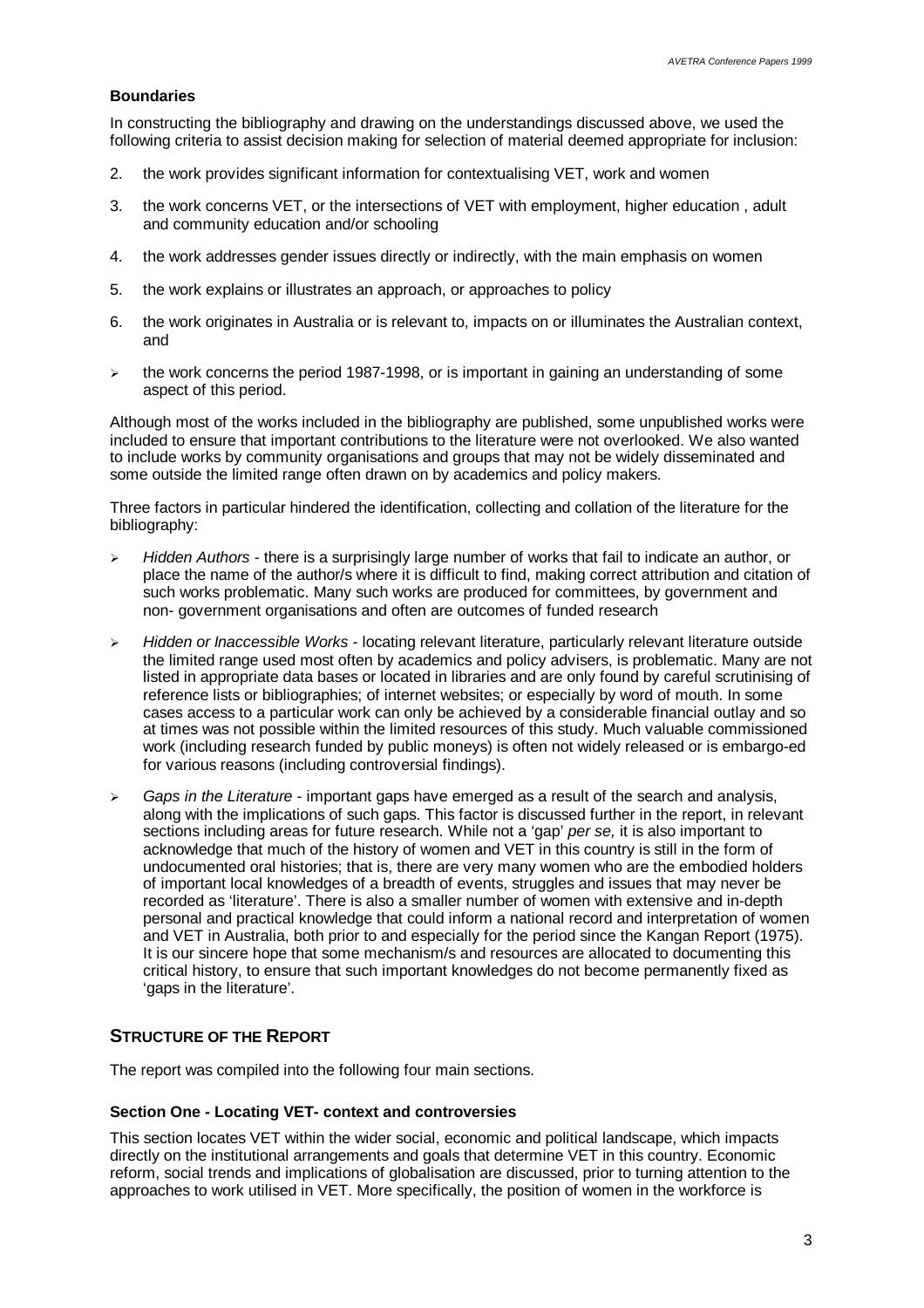considered, as are enduring patterns of segregation that are intimately connected with approaches to vocational training for women, through VET.

# **Section Two - At the margins of the narrative: women and the culture and history of VET**

This section reviews quantitative and qualitative data on women's participation and experiences within various VET settings including work-based training, ACE and commercial colleges. From this work it draws some conclusions about the dominant (masculine) culture of VET and its impact on women, and goes on to investigate the strength and sources of this culture as a major legacy of the TAFE system and its preceding era of 'technical education'.

# **Section Three- Women, equity and VET: rhetoric, readings and realities**

The task for this section is to investigate the relationships between women as students (or clients) of VET, and VET related approaches to, and understandings of the concept of 'equity'. This is necessary, as women have been approached as a target or equity group within the VET system, rather than designing and implementing a gender inclusive VET system. Given the inter-relationships between VET and the adult and community (ACE) sector, and VET and schools, contemporary trends relating to women and girls in the sectors are discussed briefly, along with implications for VET.

# **Section Four - Disciplining Differences: policy research findings and gaps**

This final section considers approaches to policy, and women- centred strategies that have been undertaken by and within VET. Through mapping the drivers of national policy, with various policy responses, an overview of the systemic approach to women is presented. Finally, major findings are categorised into six clusters, prior to identifying potential research gaps for future work in the area of women and vocational education and training.

# **3. Major Findings**

# **OVERVIEW OF THE LITERATURE**

The literature relating to women and vocational education and training (VET) generated over the last decade is extensive. It is drawn from many different academic disciplines; from both within Australia and from overseas. It includes the work of individuals, research teams, diverse community groups and government and non-government organisations. It concerns women from a wide variety of backgrounds.

The literature reviewed both forms and indicates a substantial body of knowledge in relation to women and VET. However, much remains unpublished, obscures authors' names, and is difficult to locate. The difficulties associated with ready access to literature in the latter category limits its potential as a resource for policy-making and strategy planning.

The literature reveals considerable research activity concerning women and VET. It is noted that equity-related research is not accorded the same significance as so-called 'mainstream' research in VET. While it can be argued that equity-related research has resulted in positive impact on localised pedagogical and practice issues for women, there is little evidence of significant policy or structural systemic outcomes. Most equity research is funded from government related sources. Most often, this research:

- 7. is undertaken to inform or support policy decisions and therefore is driven and framed by political and ideological agenda. As such, it has been more re-active than pro-active
- 8. is piecemeal, so that it is difficult to assemble a comprehensive picture of change
- 9. tends to consider women as 'other', while normalising the experiences of men, and
- $\geq$  lacks a perspective of 'advantage' as opposed to 'disadvantage'.

# **WHAT THE LITERATURE TELLS US ABOUT WOMEN, WORK AND VET**

A full understanding of the impact and implications of social and economic change on and for VET would benefit significantly from attention to women, for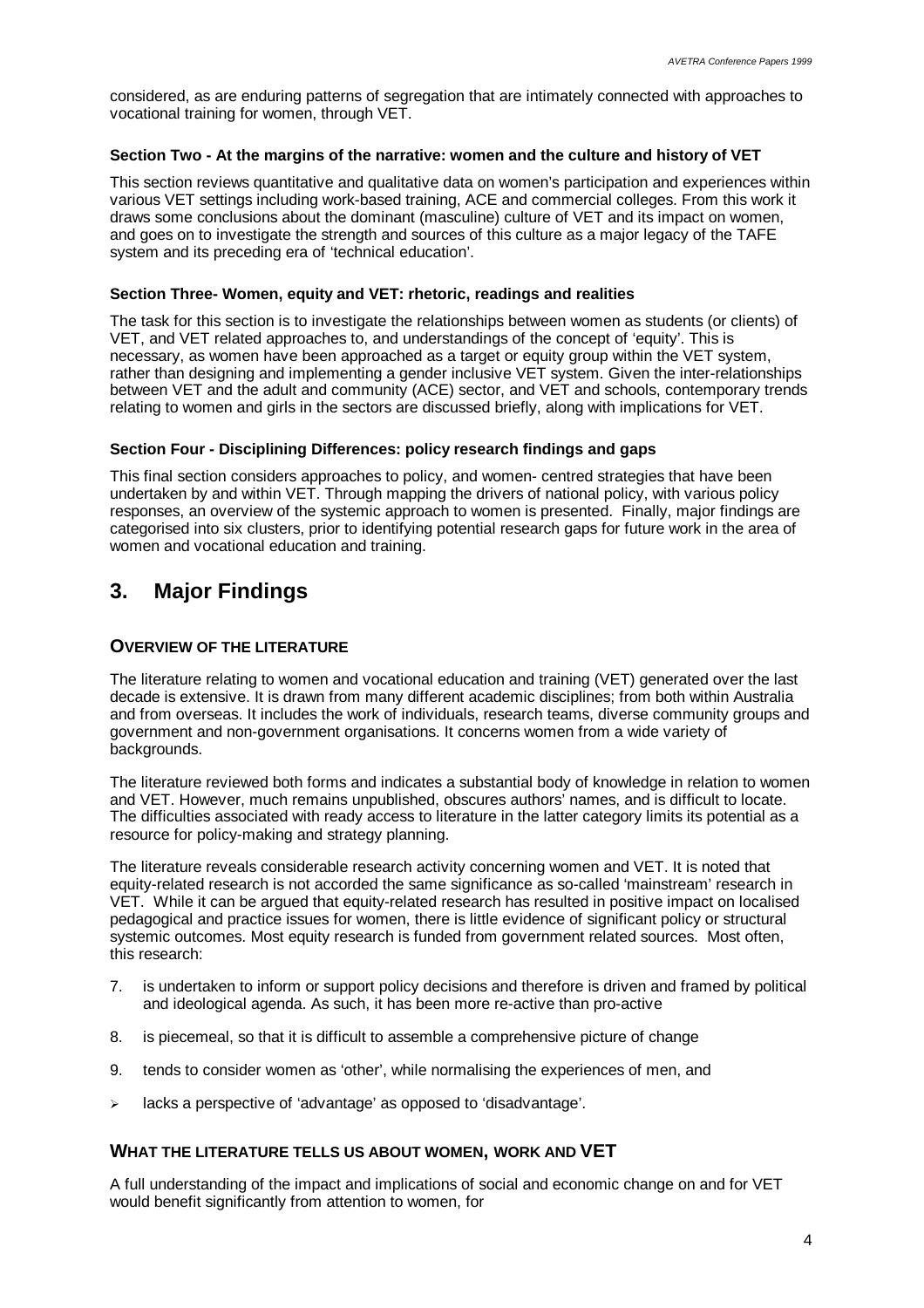Women's experiences are a mirror to the future. Women experience first hand the extent to which the current institutional framework - including labour market structures and the social infrastructure - has failed to keep pace with the changing technological, economic, social and political realities (OECD 1994, p 13).

Women have clearly articulated what they want from VET. Women's goals recognise both the 'education' and the 'training' aspects of VET and often reflect a lifelong learning focus. As half the population, women are not content with being second-best, but seek acknowledgment as legitimate clients whose needs are considered equal to those of advantaged groups. This means ceasing to make 'arrangements for young men and then making unsatisfactory running repairs to the system to accommodate women and other equity groups' (Connole 1997, p 1).

The business of equity has never been central to the 'real' business of VET. There is little understanding of what equity means at a national level and there is a reluctance among policy-makers to act on recommendations of equity-related research that call for structural or systemic changes that would see equity become a central organising principle within the VET system.

Aggregated participation data for the VET sector indicating that women's participation in VET has improved in the past decade hide many continuing problems including clustering in fields of study and at lower levels, less employer-support for external training, under-representation and low completion rates in apprenticeships in non-traditional areas and lower retention rates in traineeships in group training companies.

These problems, and the stronger preference by women than men for VET courses in the 'personal enrichment stream' are partially explained by qualitative data indicating that women in VET continue to experience a highly gendered culture that fails to take adequate account of the complexity of their lives and experiences and to recognise their commitment to employment. Particularly in nontraditional areas women continue to have to deal with unacceptable and inappropriate behaviour from employers, students and teaching staff. In addition, some of their difficulties have been compounded rather than ameliorated by reforms to and in VET, such as 'flexibility', which disadvantages some women by giving a higher priority to the needs of industries and enterprises. Even in the femaledominated ACE sector, specific strategies to meet the needs of particular groups of women receive limited follow through.

Diminishing commitment to equity in the contemporary marketised VET system will continue to present even greater challenges, including that in an environment increasingly dominated by 'userpays', women's lower level incomes will inevitably wind back the small participation gains observed.

# **WHERE TO FROM HERE?**

The literature review reveals a consistency in research findings and recommendations that seek structural systemic change in the VET system, including the political will to position equity as a central organising feature. Such an endeavour is increasingly urgent for the development of a dynamic and rigorous VET system able to position itself pro-actively in times of rapid global change. Another necessary feature is that of consistent policy linking VET and other related economic and social policy areas.

Ongoing collaborative and participative effort including that of effective research activities to shape an inclusive VET community and sector might be shaped around seven themes:

# **Globalisation and Change**

The changing nature, organisation and distribution of work; the 'feminisation' of work; interrelationships between global/local, labour market and vocational education and training implications for women; the 'imperative' of change in VET- a gender analysis; the continuation of enduring patterns of segregation and emerging new divisions; shifts in concepts of knowledges, skills and training for work for women; and the role of the state, and equity for women.

#### **Social, Cultural and Demographic Changes**

The implications for and impact on women and VET of changes in the lives of women produced by political and cultural 'homogenisation' ageing of workforces, the marginalisation of youth, changing work/family relationships; and changing patterns and locations of 'class'. The role of VET in creating social capital.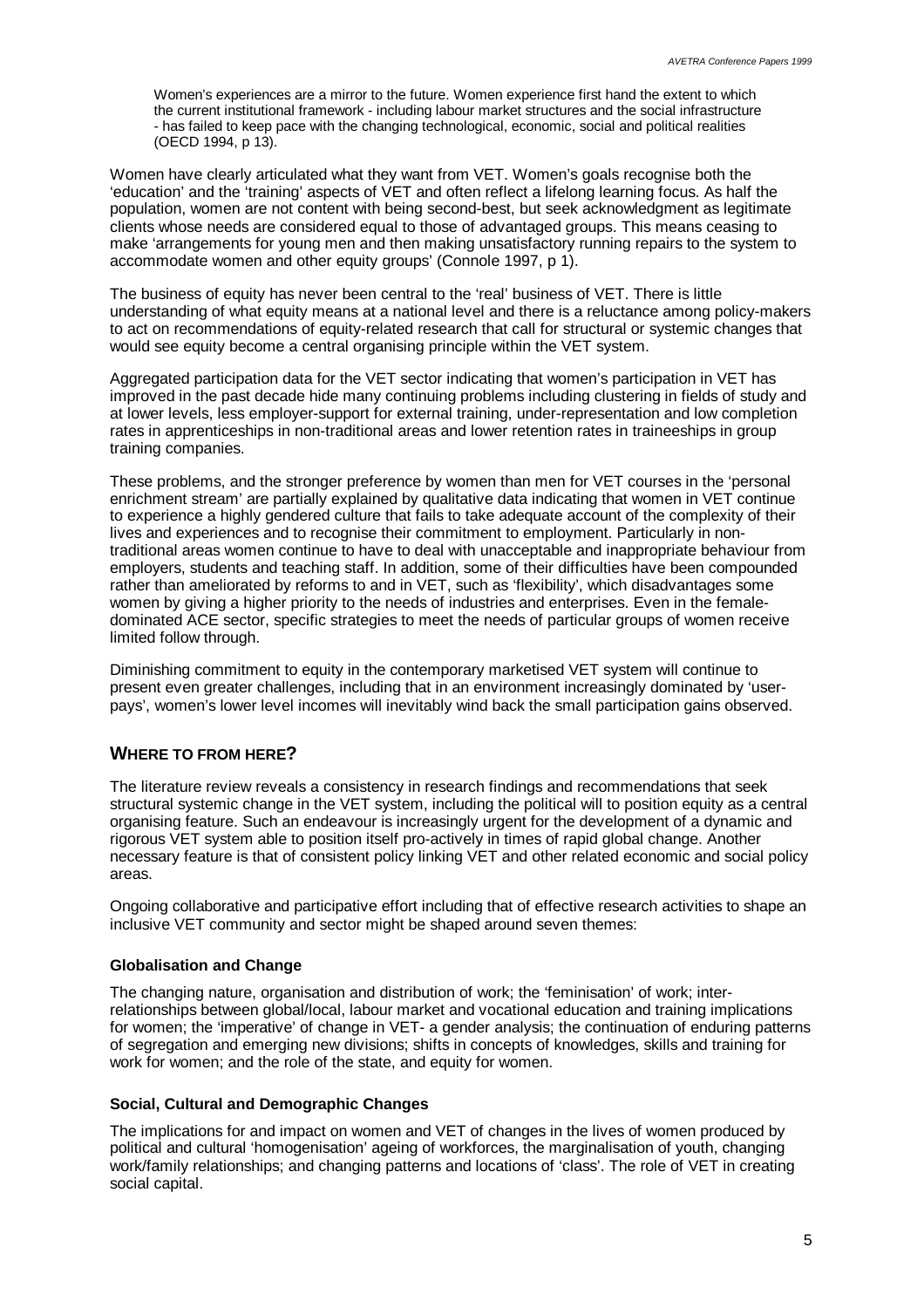#### **Policies, Politics and VET**

Changing shapes of institutions of the state, and implications for women and VET, including 'big picture' research of significance to women; the inter-relationships between other sectors, disparate policies that need connecting (eg industry policy, economic policy, social policies, industrial relations, rural and regions development); policy making processes and outcomes within VET, including analyses that consider issues related to politics, privilege and power. The positioning of equity within VET (as in any of the other categories); and consultation that difference for women.

#### **Marketisation of VET**

Regulation/de-regulation, and implications for women/equity groups; the inter-relationships between markets and equity contracts; the implications of national 'market' policies and practices for local practices; feminist/women friendly economics and VET; the relationships between accountability, measurement and equity; policy and practice accountability for women as clients of VET.

#### **Economic and Social Policies and Practices for VET**

The role of women in economic and social development; the interplay between paid and unpaid work in the labour force and VET; VET, women and sustainable economic and social growth; compound disadvantage, women and VET; the inter-relations between social, cultural and economic capital, women and VET; women , intellectual capital and VET; and futures for women in and through VET.

#### **Gender Issues in VET**

Structural and systemic transformation of the institution of VET to inclusivity rather than exclusivity; a gender analysis of the structures and systems of VET bureaucracies; conceptual/policy frameworks for equity, women and VET; equity, difference/s and public goods in VET; the relationship between advantage and disadvantage; men and women; differences and diversity within VET; shifting to 'equity imperatives' as well as 'economic imperatives'; the shifting interrelationships between masculinities and femininities in VET; the relationships between VET for women and girls in schools, ACE, postcompulsory education and work; and men, masculinities and VET.

#### **Curriculum, Pedagogies and Practices in VET**

This continues as a significant area for ongoing women-centred and feminist research, much of which has already established a significant 'baseline' for on-going critical work.

### **PROPOSALS FOR ACTION**

Drawing on our experiences in performing the review, and the emerging findings and understandings, we put forward three proposals for further action:

- 1. The establishment of a funded and accessible 'mainstream' collection point, archive and clearing house for research that covers the broad area of women and VET.
- 2. A major research project updating the comprehensive and informative work undertaken by Pocock (1987a,b; 1988, 1992).
- 3. The establishment of a scheme providing untied research grants for VET operating in a similar fashion to the grants awarded by the Australian Research Council.

#### **NAMING THE REPORT**

The most lasting impression that remains with us from this literature review is the enormity of the volume and scope of the work that has been undertaken over the last decade, mainly by women, in the optimism that their work would benefit others through enhanced opportunities and outcomes from vocationally oriented education and training. As this report finds, much of the policy oriented research work has been project based, and in fact designed to 'inform' or support policy implementation, more than to shape, challenge or transform policy . Although the VET system has undergone fundamental changes, the VET approach to 'the women problem' remains problematic. Indeed, it is difficult to establish direct causal links between the variety of VET equity strategies and the number, location and status of women participants in and graduates of VET, and improved women's participation that has eventuated indirectly following wider societal changes.